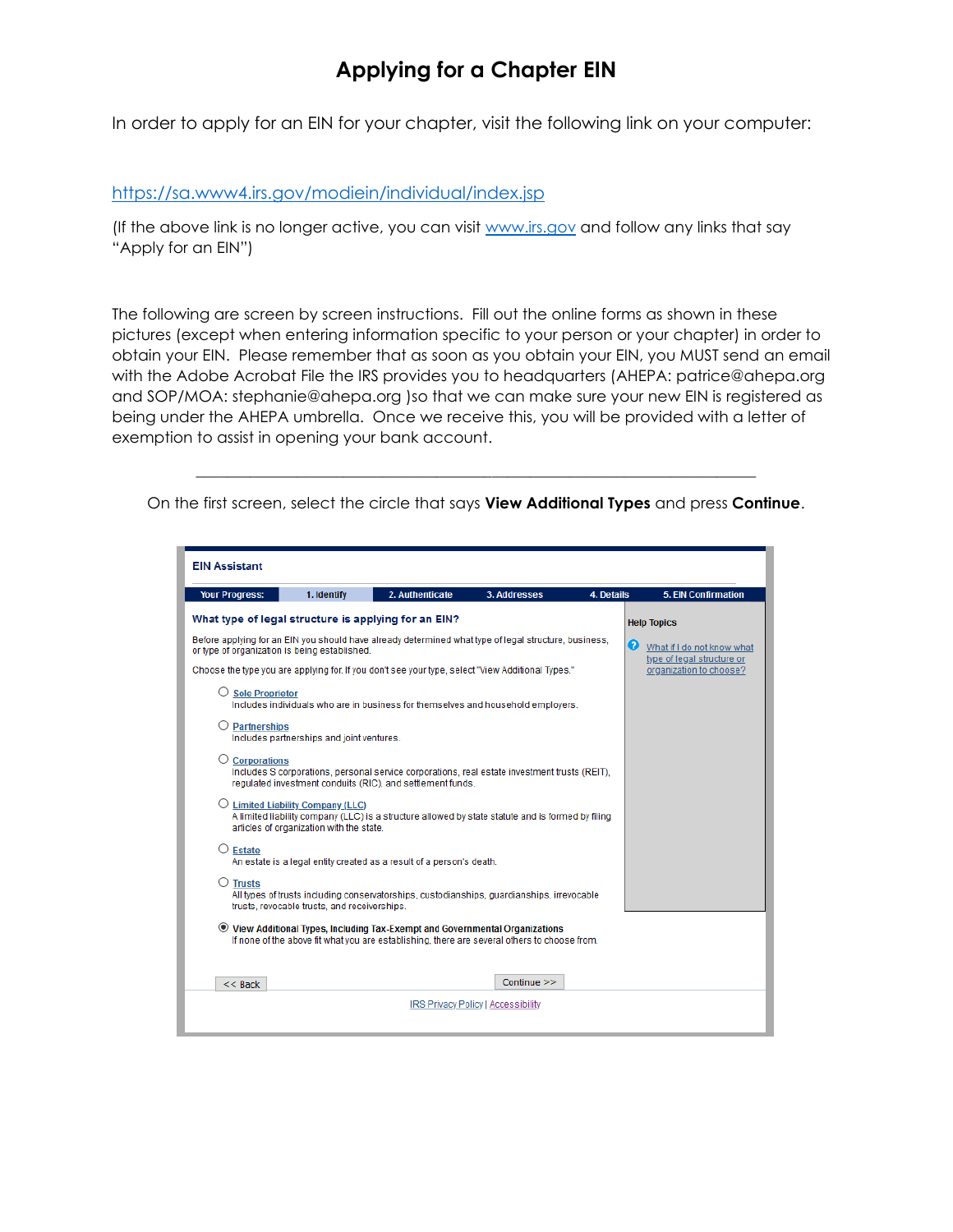On the second screen, select the option for **Other Non-Profit Organizations** and press **Continue.**

| <b>EIN Assistant</b>        |                                                 |                 |                                                                                             |            |                                                      |
|-----------------------------|-------------------------------------------------|-----------------|---------------------------------------------------------------------------------------------|------------|------------------------------------------------------|
| <b>Your Progress:</b>       | 1. Identify                                     | 2. Authenticate | 3. Addresses                                                                                | 4. Details | <b>5. EIN Confirmation</b>                           |
| <b>Additional Types</b>     |                                                 |                 |                                                                                             |            | <b>Help Topics</b>                                   |
|                             |                                                 |                 | Choose the type you are applying for. You can click the underlined terms for a description. |            | Ø<br>What if I still do not know                     |
|                             | Bankruptcy Estate (Individual)                  |                 | <b>Household Employer</b>                                                                   |            | what type of structure or<br>organization to choose? |
|                             | <b>Block/Tenant Association</b>                 |                 | 0<br><b>IRA</b>                                                                             |            |                                                      |
| Church<br>( )               |                                                 |                 | Memorial or Scholarship Fund                                                                |            |                                                      |
|                             | Church-Controlled Organization                  |                 | Plan Administrator                                                                          |            |                                                      |
|                             | Community or Volunteer Group                    |                 | <b>Political Organization</b>                                                               |            |                                                      |
|                             | Employer/Fiscal Agent (under IRC Sec 3504)      |                 | O PTA/PTO or School Organization                                                            |            |                                                      |
|                             | Employer Plan (401K, Money Purchase Plan, etc.) |                 | $\bigcirc$ REMIC                                                                            |            |                                                      |
| <b>Farmers' Cooperative</b> |                                                 |                 | Social or Savings Club                                                                      |            |                                                      |
|                             | Government, Federal/Military                    |                 | Sports Teams (community)                                                                    |            |                                                      |
|                             | Government, Indian Tribal Governments           |                 | <b>Withholding Agent</b>                                                                    |            |                                                      |
|                             | Government, State/Local                         |                 | $\circledcirc$<br>Other Non-Profit/Tax-Exempt                                               |            |                                                      |
|                             | Homeowners/Condo Association                    |                 | Organizations                                                                               |            |                                                      |
|                             |                                                 |                 |                                                                                             |            |                                                      |
| $<<$ Back                   |                                                 |                 | Continue >>                                                                                 |            |                                                      |
|                             |                                                 |                 | IRS Privacy Policy   Accessibility                                                          |            |                                                      |
|                             |                                                 |                 |                                                                                             |            |                                                      |

On the next screen, select **Banking Purposes** and press **Continue**.

|                                                                                                                                                                                                | 1. Identify                         | 2. Authenticate                                                                                                                                                                                                                                                                                                                                                                                                                                                                                                                                                                             | 3. Addresses | 4. Details                 | <b>5. EIN Confirmation</b>                                                                                              |
|------------------------------------------------------------------------------------------------------------------------------------------------------------------------------------------------|-------------------------------------|---------------------------------------------------------------------------------------------------------------------------------------------------------------------------------------------------------------------------------------------------------------------------------------------------------------------------------------------------------------------------------------------------------------------------------------------------------------------------------------------------------------------------------------------------------------------------------------------|--------------|----------------------------|-------------------------------------------------------------------------------------------------------------------------|
|                                                                                                                                                                                                |                                     | Why is the Non-Profit/Tax-Exempt Organization requesting an EIN?                                                                                                                                                                                                                                                                                                                                                                                                                                                                                                                            |              |                            | <b>Help Topics</b>                                                                                                      |
| <b>Started a new business</b><br>$\bigcirc$ Hired employee(s)<br><b>Banking purposes</b><br>$\odot$<br>requirements or local law.<br>corporation, etc.<br>$\bigcirc$ Purchased active business | <b>Changed type of organization</b> | Choose one reason that best describes why you are applying for an EIN.<br>Select this option if you are beginning a new business.<br>Select this option if you already have a business and need to hire employees.<br>Select this option if the reason for applying for the EIN is strictly to satisfy banking<br>Select this option if you are changing the type of organization you currently operate, such as<br>changing from a sole proprietor to a partnership, changing from a partnership to a<br>Select this option if you are purchasing a business that is already in operation. |              | ø<br>$\boldsymbol{\Omega}$ | I do not see my reason for<br>applying here. What should<br>I choose?<br>What if more than one<br>reason applies to me? |
|                                                                                                                                                                                                |                                     |                                                                                                                                                                                                                                                                                                                                                                                                                                                                                                                                                                                             | Continue >>  |                            |                                                                                                                         |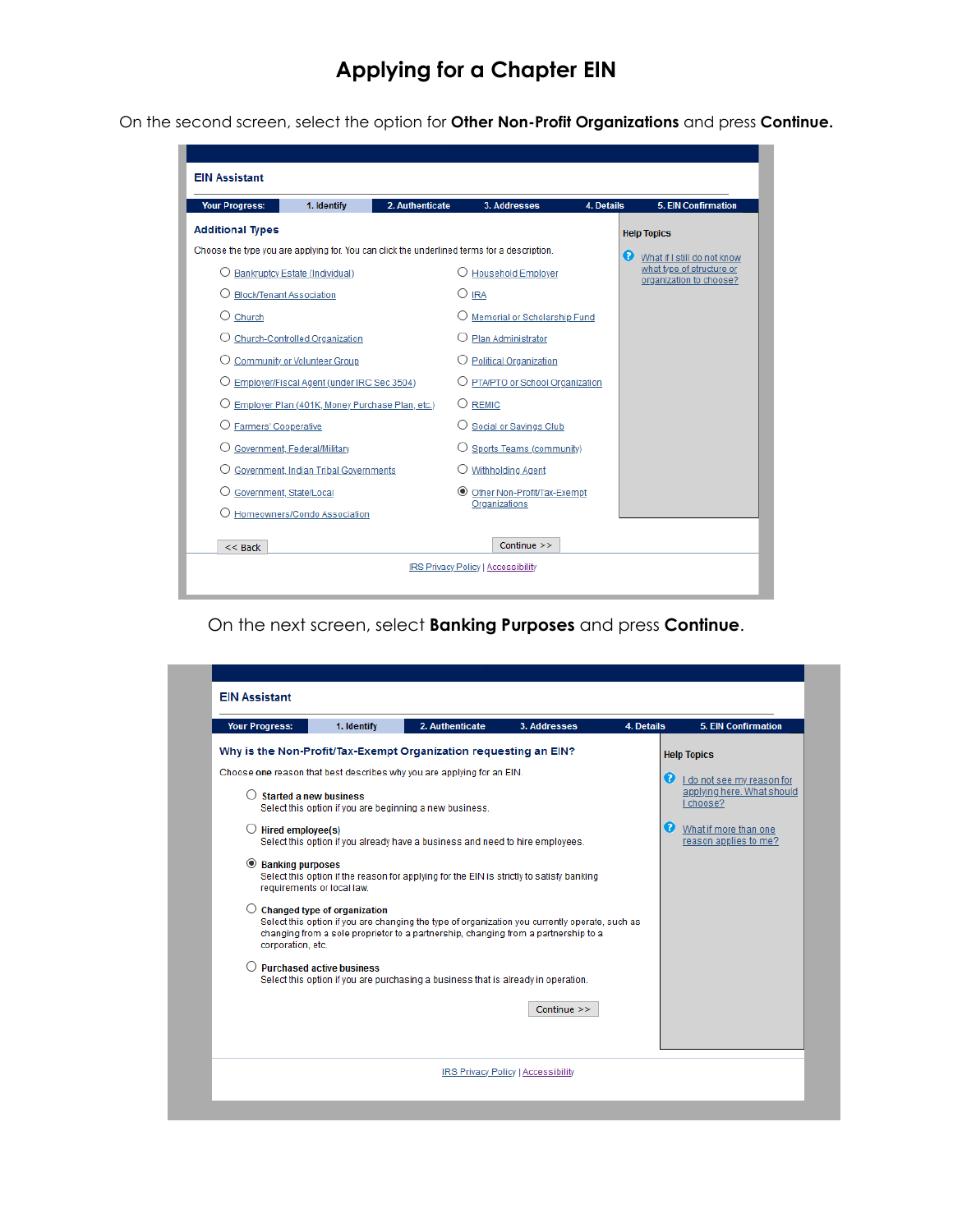Next, fill out the information about the responsible party, or the Chapter Contact. You will need to fill out the fields for your **First & Last Name**, as well as your **Social Security Number**.

When you finish that, select **I am a responsible and duly authorized member or officer**.

Press **Continue**.

|                        | Please tell us about the Responsible Party. |                                                                                                                                                          |                                    |  |
|------------------------|---------------------------------------------|----------------------------------------------------------------------------------------------------------------------------------------------------------|------------------------------------|--|
| <b>Required fields</b> |                                             | Must match IRS records or this application cannot be processed.<br>The only punctuation and special characters allowed are hyphen (-) and ampersand (&). |                                    |  |
|                        | First name                                  | <b>Contact Name</b>                                                                                                                                      |                                    |  |
|                        | Middle name/initial                         |                                                                                                                                                          |                                    |  |
|                        | Last name*                                  | <b>Contact Last Name</b>                                                                                                                                 |                                    |  |
|                        | Suffix (Jr, Sr, etc.)                       | Select One                                                                                                                                               |                                    |  |
|                        | <b>SSN/ITIN</b>                             | 53<br>0911<br>867                                                                                                                                        |                                    |  |
| Choose One: *          |                                             | I am a responsible and duly authorized member or officer having knowledge of this organization's affairs.                                                |                                    |  |
|                        |                                             | I am a third party applying for an EIN on behalf of this organization.                                                                                   |                                    |  |
|                        |                                             | Before continuing, please review the information above for typographical errors.                                                                         |                                    |  |
| $<<$ Back              |                                             |                                                                                                                                                          | Continue >>                        |  |
|                        |                                             |                                                                                                                                                          | IRS Privacy Policy   Accessibility |  |
|                        |                                             |                                                                                                                                                          |                                    |  |

The next screen will ask you for details specific to your chapter.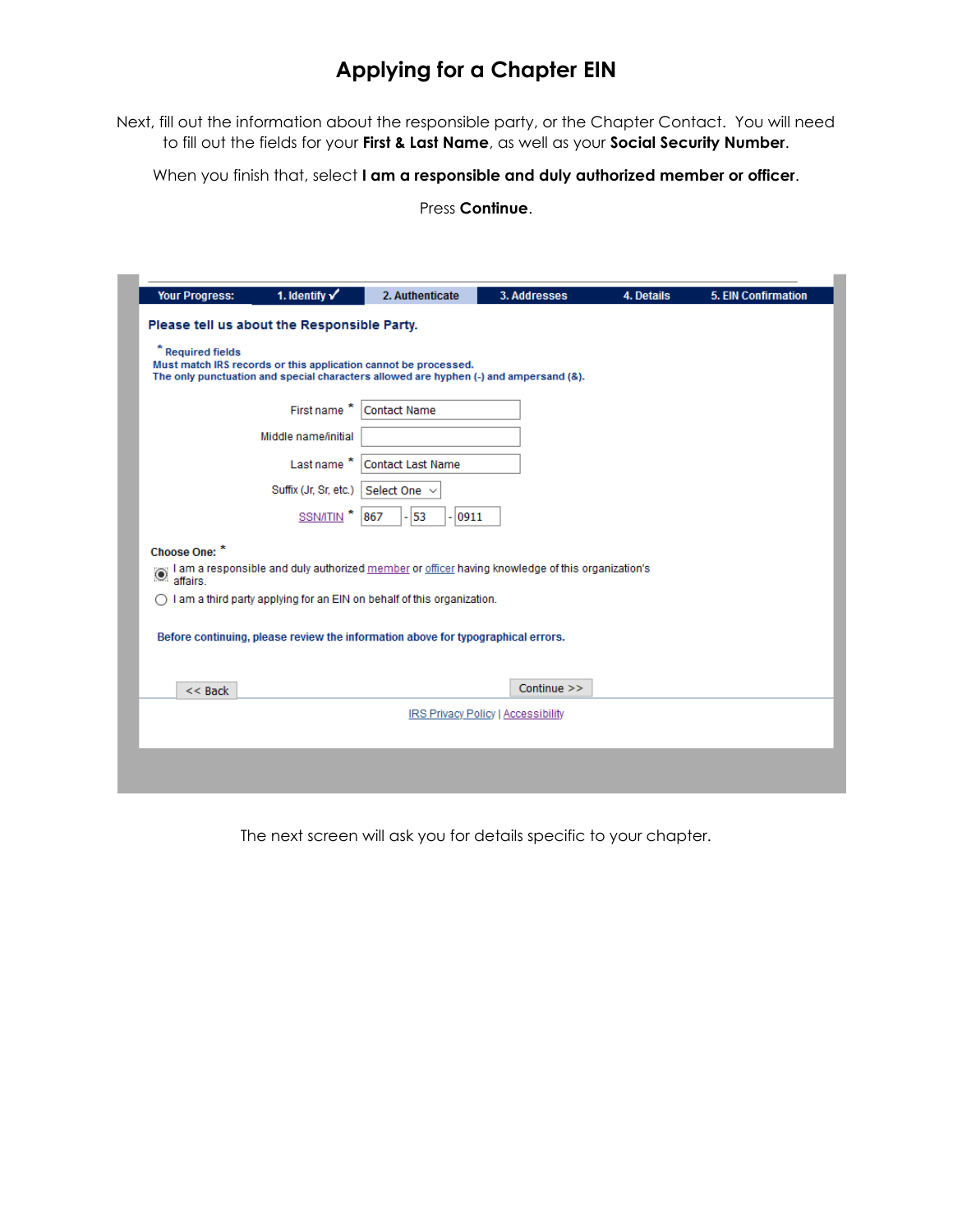Enter the name of your Chapter as "Sons of Pericles" and include the number immediately after, i.e. SONS OF PERICLES 785

Make sure the information in the County and State boxes is correct.

For the start date, select the current month and year.

Press **Continue**.

| <b>Your Progress:</b> | 1. Identify $\checkmark$                                                 | 2. Authenticate $\checkmark$                                                          | 3. Addresses v                                                                                | 4. Details   | <b>5. EIN Confirmation</b> |
|-----------------------|--------------------------------------------------------------------------|---------------------------------------------------------------------------------------|-----------------------------------------------------------------------------------------------|--------------|----------------------------|
|                       |                                                                          | Tell us about the Non-Profit/Tax-Exempt Organization.                                 |                                                                                               |              |                            |
| *Required fields      |                                                                          | The only punctuation and special characters allowed are hyphen (-) and ampersand (&). | The trade name may not contain an ending such as 'LLC', 'LC', 'PLLC', 'PA', 'Corp', or 'Inc'. |              |                            |
|                       | Legal name of Non-Profit/Tax-Exempt<br>Organization                      | <b>ORDER OF AHEPA CH</b>                                                              |                                                                                               |              |                            |
|                       | Trade name/Doing business as<br>(only if different from legal name)      |                                                                                       |                                                                                               |              |                            |
|                       | County where Non-Profit/Tax-Exempt<br>Organization is located *          | <b>DISTRICT OF COLUMBIA</b>                                                           |                                                                                               |              |                            |
|                       | State/Territory where Non-Profit/Tax-Exempt<br>Organization is located * | DISTRICT OF COLUMBIA (DC)                                                             |                                                                                               | $\checkmark$ |                            |
|                       | Non-Profit/Tax-Exempt Organization start<br>date                         | <b>MARCH</b><br>$\checkmark$                                                          | $\vert$ 2020                                                                                  |              |                            |
|                       |                                                                          | Before continuing, please review the information above for typographical errors.      |                                                                                               |              |                            |
|                       |                                                                          |                                                                                       | Continue >>                                                                                   |              |                            |
|                       |                                                                          |                                                                                       |                                                                                               |              |                            |
|                       |                                                                          |                                                                                       |                                                                                               |              |                            |
|                       |                                                                          |                                                                                       |                                                                                               |              |                            |
|                       |                                                                          |                                                                                       | IRS Privacy Policy   Accessibility                                                            |              |                            |

The next page will ask you to verify your address, please make sure it is correct and press **continue.**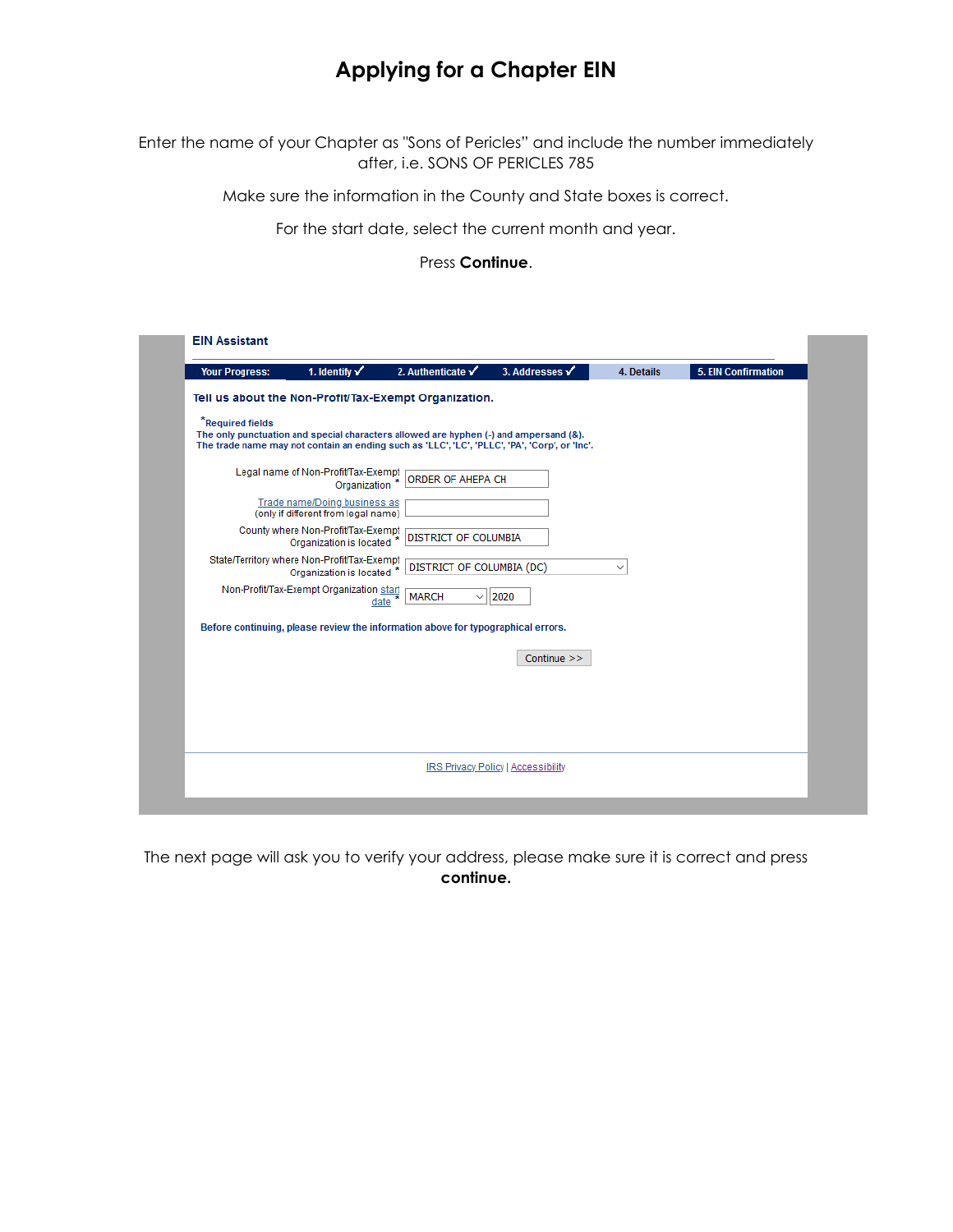Fill out the next page as follows, checking **No** to every question, then press **continue**.

| 1. Identify $\checkmark$<br>2. Authenticate $\checkmark$<br><b>Your Progress:</b>                                                                                   | 3. Addresses √                   | 4. Details            | <b>5. EIN Confirmation</b> |
|---------------------------------------------------------------------------------------------------------------------------------------------------------------------|----------------------------------|-----------------------|----------------------------|
| Tell us more about the Non-Profit/Tax-Exempt Organization.                                                                                                          |                                  |                       | <b>Help Topics</b>         |
| * Required fields                                                                                                                                                   |                                  | $\boldsymbol{\Omega}$ | What is Form 720?          |
| Does your business own a highway motor vehicle with a<br>taxable gross weight of 55,000 pounds or more? *                                                           | $O$ Yes $\odot$ No               |                       |                            |
| Does your business involve gambling/wagering? *                                                                                                                     | $\bigcirc$ Yes $\circledcirc$ No |                       |                            |
| Does your business need to file Form 720<br>(Quarterly Federal Excise Tax Return)? *                                                                                | $\bigcirc$ Yes $\circledcirc$ No |                       |                            |
| Does your business sell or manufacture alcohol, tobacco, or<br>firearms? <sup>*</sup>                                                                               | $\bigcirc$ Yes $\circledcirc$ No |                       |                            |
| Do you have, or do you expect to have, any employees<br>who will receive Forms W-2 in the next 12 months? *<br>(Forms W-2 require additional filings with the IRS.) | $\bigcirc$ Yes $\circledcirc$ No |                       |                            |
| Before continuing, please review the information above.                                                                                                             |                                  |                       |                            |
|                                                                                                                                                                     | Continue >>                      |                       |                            |
| IRS Privacy Policy   Accessibility                                                                                                                                  |                                  |                       |                            |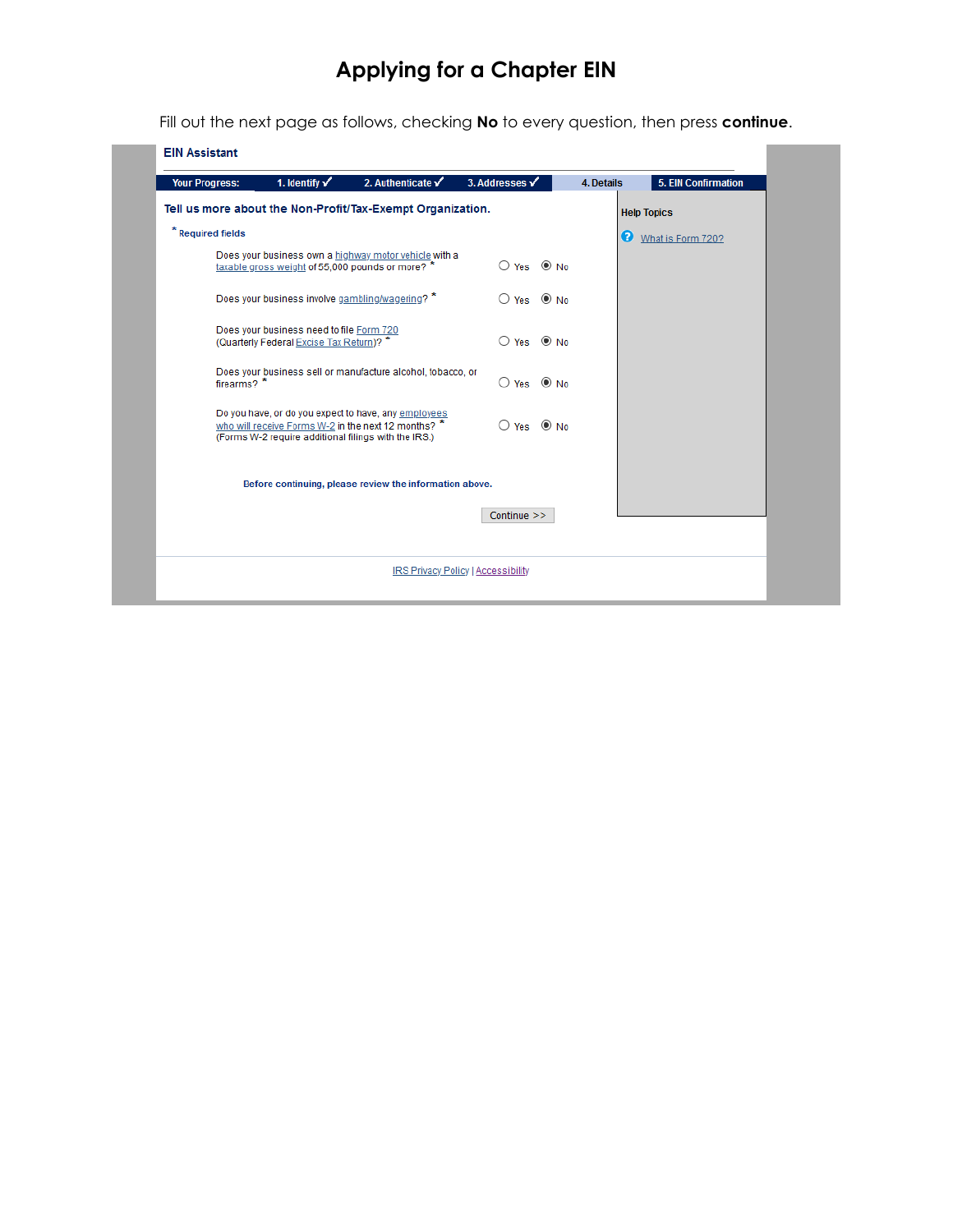On the next screen, select the circle next to **Other** and press **continue**.

| O Food Service<br>Retail fast food, restaurant, bar, coffee shop, catering, or mobile food service.                                                                                                                                      |  |
|------------------------------------------------------------------------------------------------------------------------------------------------------------------------------------------------------------------------------------------|--|
| O Health Care<br>Doctor, mental health specialist, hospital, or outpatient care center.                                                                                                                                                  |  |
| O<br>Insurance<br>Insurance company or broker.                                                                                                                                                                                           |  |
| $\bigcirc$ Manufacturing<br>Mechanical, physical, or chemical transformation of materials/substances/components into<br>new products, including the assembly of components.                                                              |  |
| O Real Estate<br>Renting or leasing real estate, managing real estate, real estate agent/broker, selling, buying,<br>or renting real estate for others.                                                                                  |  |
| O Rental & Leasing<br>Rent/lease automobiles, consumer goods, commercial goods, or industrial goods.                                                                                                                                     |  |
| $O$ Retail<br>Retail store, internet sales (exclusively), direct sales (catalogue, mail-order, door to door),<br>auction house, or selling goods on auction sites.                                                                       |  |
| ○ Social Assistance<br>Youth services, residential care facility, services for the disabled, or community food/housing/<br>relief services.                                                                                              |  |
| $\bigcirc$ Transportation<br>Air transportation, rail transportation, water transportation, trucking, passenger transportation,<br>support activity for transportation, or delivery/courier service.                                     |  |
| O Warehousing<br>Operating warehousing or storage facilities for general merchandise, refrigerated goods, or<br>other warehouse products; establishments that provide facilities to store goods but do not<br>sell the goods they handle |  |
| O Wholesale<br>Wholesale agent/broker, importer, exporter, manufacturers' representative, merchant,<br>distributor, or jobber.                                                                                                           |  |
| ◎ Other                                                                                                                                                                                                                                  |  |
| Continue $\gg$<br>$<<$ Back                                                                                                                                                                                                              |  |
| <b>IRS Privacy Policy   Accessibility</b>                                                                                                                                                                                                |  |